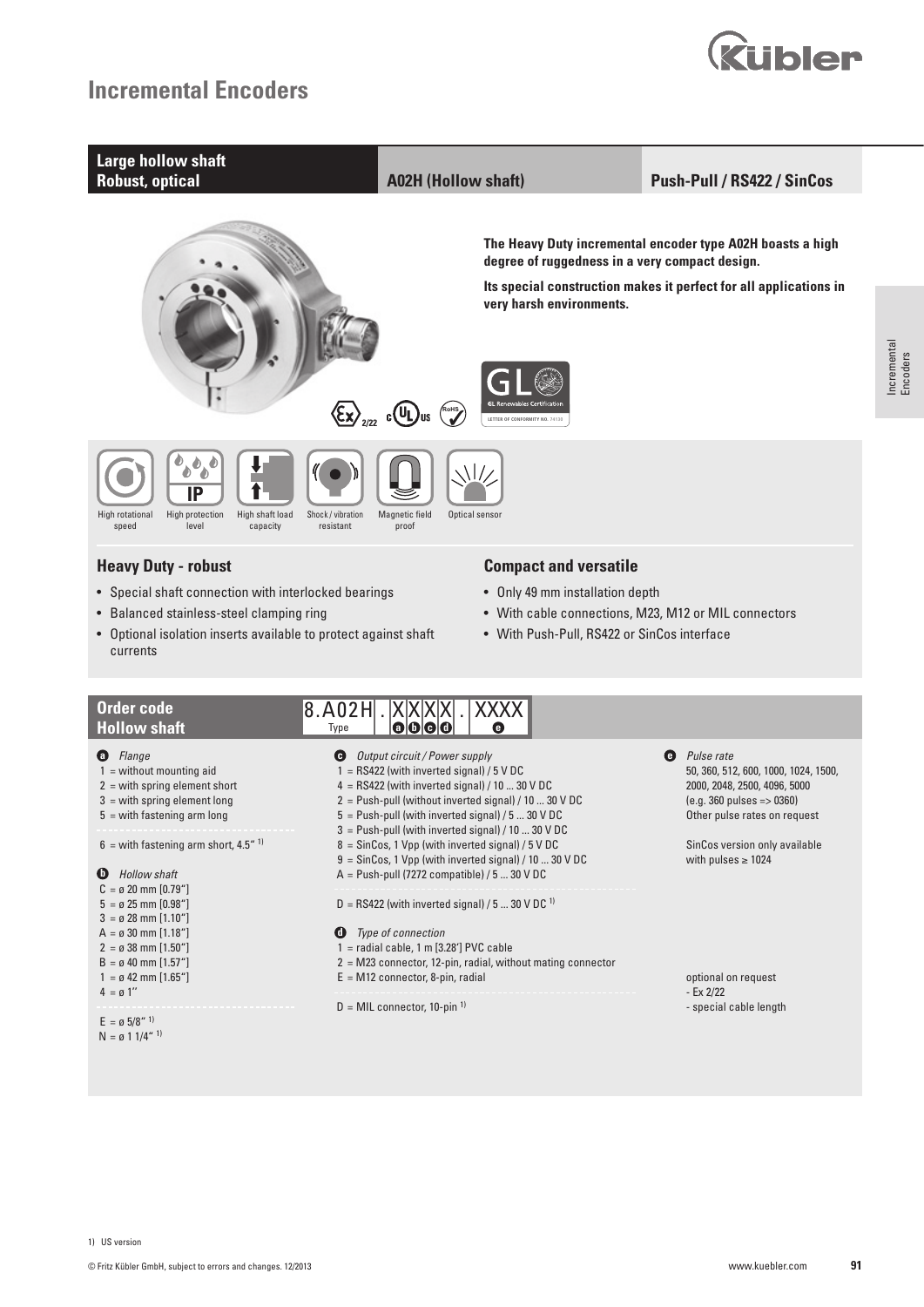

| <b>Large hollow shaft</b><br><b>Robust, optical</b>                                                                                                                             | <b>A02H (Hollow shaft)</b>                                                                                                                                                                                                     | Push-Pull / RS422 / SinCos                                      |                                                          |
|---------------------------------------------------------------------------------------------------------------------------------------------------------------------------------|--------------------------------------------------------------------------------------------------------------------------------------------------------------------------------------------------------------------------------|-----------------------------------------------------------------|----------------------------------------------------------|
| <b>Mounting accessory for hollow shaft encoders</b>                                                                                                                             |                                                                                                                                                                                                                                |                                                                 | Order No.                                                |
| <b>Cylindrical pin, long</b>                                                                                                                                                    | 14 [0.55]                                                                                                                                                                                                                      | With fixing thread                                              | 8.0010.4700.0003                                         |
| for torque stops                                                                                                                                                                | $\phi$ 6 <sup>m6</sup> [0.24]<br><b>Ø6</b> [0.24]<br>9[0.35]<br>10 [0.39]<br>$rac{9}{2}$<br>40 [1.57]                                                                                                                          |                                                                 |                                                          |
| <b>Tether arm large, flexible</b><br><b>Strategie</b>                                                                                                                           | 2[0,1]<br>9,8[0,39]<br>$\phi$ 18 $[0, 71]$<br>団<br>딥<br>۰<br>$\phi$ 5 $[0,2]$<br>$\frac{25,7[1,01]}{6[0,24]}$<br>Ō<br>7-2<br>29,7[1,17]<br>◉<br>⊛<br>19 0,75<br>L1<br>L2                                                       | Tether arm<br>70 mm [2,76"]<br>100 mm [3,94"]<br>150 mm [5,91"] | 8.0010.40S0.0000<br>8.0010.40T0.0000<br>8.0010.40U0.0000 |
| 1 Socket screw M2.5 x 6 [0.24]<br>2 Lock washer                                                                                                                                 | Tether arm<br>L1<br>L2<br>8292<br>70 mm [2.76"]<br>$64 - 74$<br>[2.512.91]<br>[3.233.62]<br>100 mm [3.94"]<br>112  122 [4.41  4.80]<br>94104<br>[3.704.09]<br>150 mm [5.91"]<br>144  154 [5.67  6.06]<br>162  172 [6.38  6.77] |                                                                 |                                                          |
| <b>Fastening arm, short</b><br>1 Curved spring element<br>2 Hexagonal nut 3/8 - 16 UNC<br>3 Washer (isolating)<br>4 Hexagonal screw 3/8 16 UNC x 1"<br>5 Washer D10.4 x 15 x 15 | [0.37]<br>$\overline{5}$<br>$\sqrt{2}$<br>◫<br>35,4 [1.39]<br>ယ့<br>$\delta$<br>18,05<br>[0.71]<br>74,5 [74.5]<br>87 [3.43]<br>59,68 [2.35]<br>63,32 [2.49]<br>0,4<br>Ø60,7 [2.39]<br>$\phi$ 70 [2.76]<br>Ø79,8 [3.14]         |                                                                 | 8.0010.4T00.0000                                         |
| <b>Stator coupling</b>                                                                                                                                                          | 20 [0.79]<br>$0.13$ $0.13$<br>$5,5$ [0.22]<br>$\phi$ 106 [4.17]<br>24,5 [0.96]<br>31, 5 [1.24]<br>70 [2.76]<br>⊕<br>Ø119 [4.69]<br>Ø131,5 [5.18]                                                                               | 0,4<br>6,9 [0.27]<br>17,5 [0.69]                                | 8.0010.40V0.0000                                         |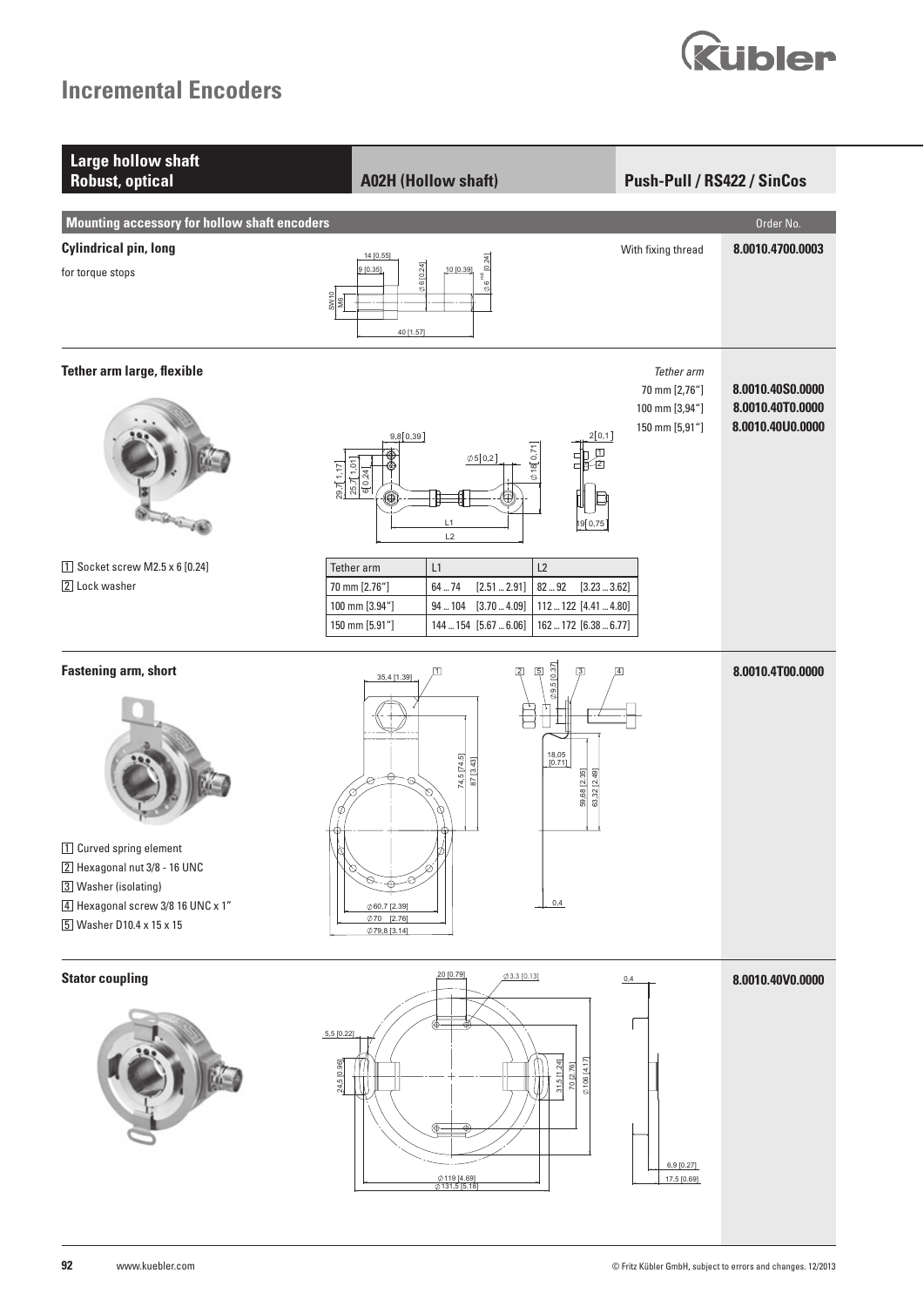

| <b>Large hollow shaft</b><br><b>Robust, optical</b>                                                                                                                                                                                                                             | <b>A02H (Hollow shaft)</b>                                                                                                                                                                                                                                                                                                                  |                                                                                                                     | Push-Pull / RS422 / SinCos                                                                                                               |  |
|---------------------------------------------------------------------------------------------------------------------------------------------------------------------------------------------------------------------------------------------------------------------------------|---------------------------------------------------------------------------------------------------------------------------------------------------------------------------------------------------------------------------------------------------------------------------------------------------------------------------------------------|---------------------------------------------------------------------------------------------------------------------|------------------------------------------------------------------------------------------------------------------------------------------|--|
| <b>Mounting accessory for hollow shaft encoders</b>                                                                                                                                                                                                                             |                                                                                                                                                                                                                                                                                                                                             |                                                                                                                     | Order No.                                                                                                                                |  |
| <b>Protective cover</b>                                                                                                                                                                                                                                                         | For applications with a very high degree<br>of pollution, Kübler now offers a protective<br>cover for<br>• Improved reliability<br>• Extension of the service life of the encoder<br>Scope of delivery:<br>• Protective cover<br>Fastening arm (8.0010.4T00.0000)<br>• 3 screws for fixing to the encoder                                   |                                                                                                                     | 8.0010.40Y0.0001                                                                                                                         |  |
| <b>Tapered shaft mounting kit</b><br>for A02H with hollow shaft, ø 38 mm [1.50"]                                                                                                                                                                                                | For use in upgrading for tapered shaft mounting.<br>Tapered shafts are used for high-precision direct<br>coupling.<br>kit; this reliably protects the encoder from shaft<br>currents.<br>Included in the set:<br>• Insert for cone blind hole, cone 1:10,<br>17 mm [0.67"] length<br>• Isolation insert<br>• Allen screw for central fixing | An isolation insert is also included in the mounting                                                                | 8.0010.4028.0000                                                                                                                         |  |
| Isolation insert for hollow shaft, ø 38 mm [1.50"]<br>Temperature range -40°C  +115°C [-40°F  +239°F]                                                                                                                                                                           |                                                                                                                                                                                                                                                                                                                                             | ø D1:                                                                                                               |                                                                                                                                          |  |
|                                                                                                                                                                                                                                                                                 | 50 1,97<br>1[0,04]<br>$\emptyset$ 38 $[1,5]$<br>£<br>$\frac{5}{9}$                                                                                                                                                                                                                                                                          | 12 mm [0.47"]<br>14 mm [0.55"]<br>15 mm [0.59"]<br>16 mm [0.63"]<br>18 mm [0.71"]<br>20 mm [0.79"]<br>25 mm [0.98"] | 8.0010.4091.0000<br>8.0010.4027.0000<br>8.0010.4038.0000<br>8.0010.4019.0000<br>8.0010.4080.0000<br>8.0010.4011.0000<br>8.0010.4012.0000 |  |
| 30 mm [1.18"]<br>Isolation inserts prevent currents from passing through the encoder bearings.<br>32 mm [1.26"]<br>These currents can occur when using inverter controlled three-phase or AC<br>ector motors and considerably shorten the service life of the encoder bearings. |                                                                                                                                                                                                                                                                                                                                             |                                                                                                                     |                                                                                                                                          |  |
| For more details please call our Technical Hotline (+49 7720 3903 92) or send us<br>an email (info@kuebler.com)                                                                                                                                                                 |                                                                                                                                                                                                                                                                                                                                             | 1/2"<br>5/8''<br>3/4"<br>1 <sup>''</sup><br>11/4"                                                                   | 8.0010.4013.0000<br>8.0010.4070.0000<br>8.0010.4090.0000<br>8.0010.4050.0000<br>8.0010.4060.0000                                         |  |
| Isolation insert for hollow shaft, ø 42 mm [1.65"]                                                                                                                                                                                                                              | External diameter 42 mm [1.65"] / internal diameter 38 mm [1.50"]<br>External diameter 42 mm [1.65"] / internal diameter 12 mm [0.47"]                                                                                                                                                                                                      |                                                                                                                     | 8.0010.4017.0000<br>8.0010.4029.0000                                                                                                     |  |
| <b>Connection technology</b>                                                                                                                                                                                                                                                    |                                                                                                                                                                                                                                                                                                                                             |                                                                                                                     |                                                                                                                                          |  |
| <b>Connector, self-assembly (straight)</b>                                                                                                                                                                                                                                      | M12 female connector with coupling nut<br>M23 female connector with coupling nut                                                                                                                                                                                                                                                            |                                                                                                                     | 05.CMB 8181-0<br>8.0000.5012.0000                                                                                                        |  |
| <b>Cordset, pre-assembled</b>                                                                                                                                                                                                                                                   | M12 female connector with coupling nut, 2 m [6.56'] PVC cable<br>M23 female connector with coupling nut, 2 m [6.56'] PVC cable                                                                                                                                                                                                              |                                                                                                                     | 05.00.6041.8211.002M<br>8.0000.6201.0002                                                                                                 |  |

Further accessories can be found in the accessories section or in the accessories area of our website at: www.kuebler.com/accessories

Additional connectors can be found in the connection technology section or in the connection technology area of our website at: www.kuebler.com/connection\_technology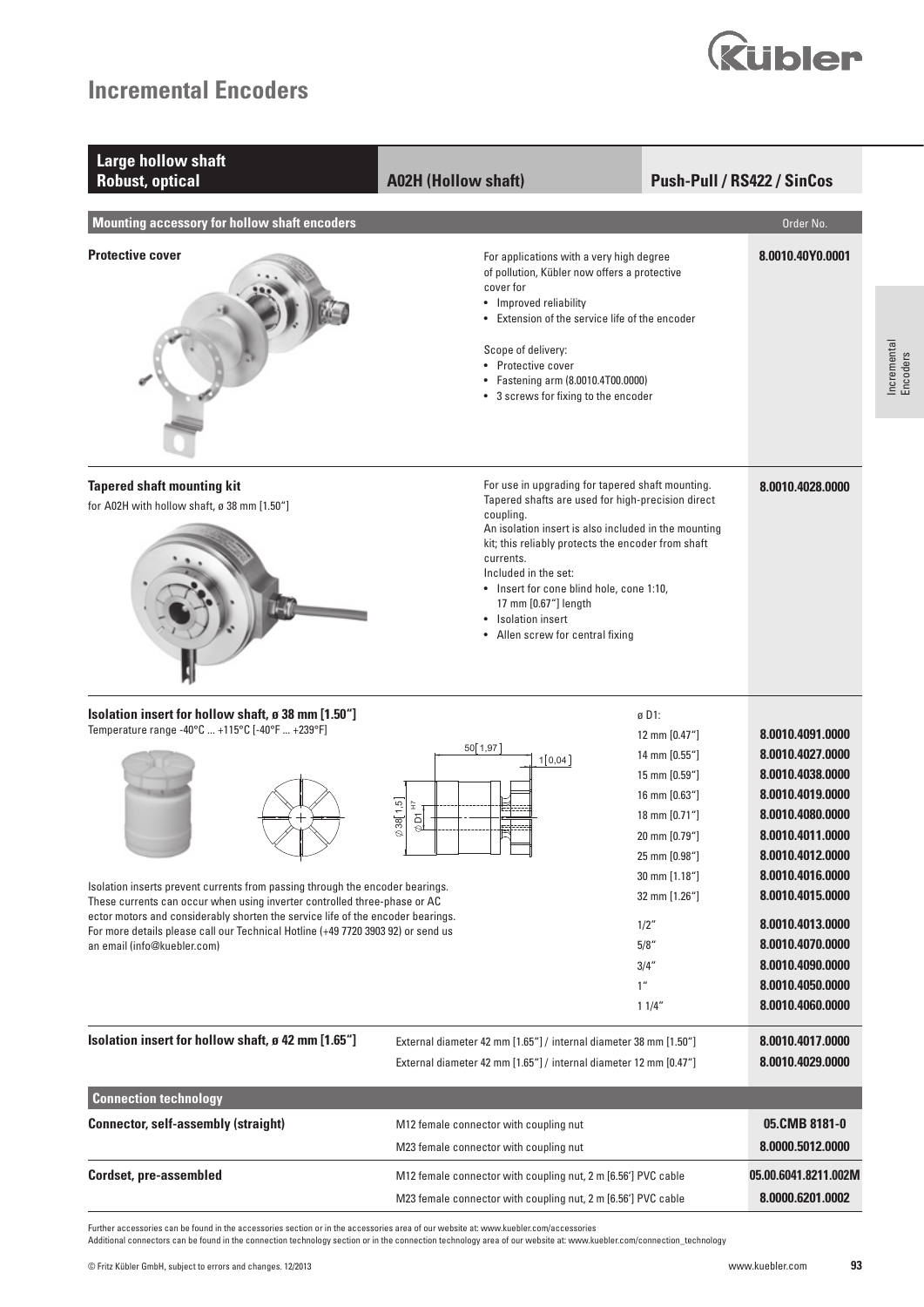# **Kubler**

## **Large hollow shaft**

#### **Robust, optical A02H (Hollow shaft)**

#### **Push-Pull / RS422 / SinCos**

**Technical data**

| <b>Mechanical characteristics</b>                      |                                                |                                                                          |  |  |  |  |
|--------------------------------------------------------|------------------------------------------------|--------------------------------------------------------------------------|--|--|--|--|
| <b>Speed</b>                                           | at 60°C [140°F]                                | max. 6000 min <sup>-1 1)</sup><br>max. 2500 min <sup>-1 1)</sup>         |  |  |  |  |
| <b>Moment of intertia</b>                              | $<$ 220 x 10 <sup>-6</sup> kgm <sup>2 2)</sup> |                                                                          |  |  |  |  |
| <b>Starting torque with sealing - at 20 °C [68 °F]</b> | $< 0.2$ Nm                                     |                                                                          |  |  |  |  |
| <b>Load capacity of shaft</b>                          | radial<br>axial                                | 200 N<br>100 N                                                           |  |  |  |  |
| Weight                                                 |                                                | approx. 0.8 kg [28.22 oz]                                                |  |  |  |  |
| <b>Protection acc. to EN 60529</b>                     |                                                | <b>IP65</b>                                                              |  |  |  |  |
| <b>EX approval for hazardous areas</b>                 | optional zone 2 and 22                         |                                                                          |  |  |  |  |
| <b>Working temperature range</b>                       |                                                | $-40^{\circ}$ C $^{3)}$ +80 $^{\circ}$ C<br>$[-40^{\circ}F^{3}]$ +176°Fl |  |  |  |  |
| <b>Materials</b>                                       | shaft                                          | stainless steel,<br>bore tolerance H7                                    |  |  |  |  |
| Shock resistance acc. to EN 60068-2-27                 |                                                | 2000 m/s <sup>2</sup> , 6 ms                                             |  |  |  |  |
| <b>Vibration resistance acc. to EN 60068-2-6</b>       |                                                | 100 m/s <sup>2</sup> , 102000 Hz                                         |  |  |  |  |

|                                                            |                                               | <b>Electrical characteristics SinCos output</b> |                                               |  |  |  |
|------------------------------------------------------------|-----------------------------------------------|-------------------------------------------------|-----------------------------------------------|--|--|--|
| <b>Output circuit</b>                                      |                                               | $SinCos U = 1 Vpp$                              | $SinCos U = 1 Vpp$                            |  |  |  |
| <b>Power supply</b>                                        |                                               | $5$ V DC $\pm 5\%$                              | 10  30 V DC                                   |  |  |  |
| <b>Power consumption with</b><br>inverted signal (no load) |                                               |                                                 | typ. 65 mA/max. 110 mA typ. 65 mA/max. 110 mA |  |  |  |
| -3 dB frequency                                            |                                               | $< 180$ kHz                                     | $< 180$ kHz                                   |  |  |  |
|                                                            | <b>Signal level</b> channels A/B<br>channel 0 | 1 Vpp $(\pm 20\%)$<br>0.11.2V                   | 1 Vpp $(\pm 20\%)$<br>$0.1$ 1.2 V             |  |  |  |
| <b>Short circuit proof</b><br>outputs $4)$                 |                                               | yes                                             | yes                                           |  |  |  |
| <b>Reverse polarity protection</b><br>of the power supply  |                                               | n <sub>0</sub>                                  | yes                                           |  |  |  |
| <b>UL</b> approval                                         |                                               | File 224618                                     |                                               |  |  |  |
| <b>GL</b> approval                                         |                                               | Letter of Conformity No. 74130                  |                                               |  |  |  |
| <b>CE compliant acc. to</b>                                |                                               | EMC quideline 2004/108/EC                       |                                               |  |  |  |
| <b>RoHS compliant acc. to</b>                              |                                               | quideline 2002/95/EC                            |                                               |  |  |  |

| <b>Electrical characteristics RS422 / Push-Pull</b> |                                             |                                                 |                                 |  |  |  |
|-----------------------------------------------------|---------------------------------------------|-------------------------------------------------|---------------------------------|--|--|--|
| <b>Output circuit</b>                               | <b>RS422 (TTL compatible)</b>               | <b>Push-Pull</b>                                | Push-Pull (7272 compatible)     |  |  |  |
| Power supply                                        | $5 V DC (+5%)$<br>$530$ V DC<br>10  30 V DC | $1030$ V DC                                     | 530VDC                          |  |  |  |
| <b>Power consumption</b> (no load)                  |                                             |                                                 |                                 |  |  |  |
| without inverted signal<br>with inverted signal     | $\qquad \qquad -$<br>typ. 40 mA/max. 90 mA  | typ. 55 mA/max. 125 mA<br>typ. 80 mA/max.150 mA | typ. 50 mA/max.100 mA           |  |  |  |
| Permissible load / channel                          | $max. \pm 20$ mA                            | $max. \pm 30$ mA                                | $max. \pm 20$ mA                |  |  |  |
| <b>Pulse frequency</b>                              | max. 300 kHz                                | max. 300 kHz                                    | max. 300 kHz 5)                 |  |  |  |
| <b>Signal level</b><br><b>HIGH</b><br><b>LOW</b>    | min. $2.5V$<br>max. 0.5 V                   | $min. +V - 3V$<br>max. 2.5 V                    | min. $+V - 2.0 V$<br>max. 0.5 V |  |  |  |
| Rising edge time tr                                 | max. 200 ns                                 | $max.1 \,\mu s$                                 | max. $1 \mu s$                  |  |  |  |
| Falling edge time tf                                | max. 200 ns                                 | $max.1 \,\mu s$                                 | max. $1 \mu s$                  |  |  |  |
| Short circuit proof outputs <sup>4)</sup>           | yes                                         | yes                                             | yes                             |  |  |  |
| Reverse polarity protection of the power supply     | no, 10  30 V DC: yes                        | yes                                             | no                              |  |  |  |
| <b>UL</b> approval                                  | File 224618                                 |                                                 |                                 |  |  |  |
| <b>GL</b> approval                                  | Letter of Conformity No. 74130              |                                                 |                                 |  |  |  |
| CE compliant acc. to                                | EMC guideline 2004/108/EC                   |                                                 |                                 |  |  |  |
| <b>RoHS</b> compliant acc. to                       | quideline 2002/95/EC                        |                                                 |                                 |  |  |  |

1) During the run-in-phase of approx. 2 hours, reduce the limits<br>for working temperature<sub>max</sub> or speed max by 1/3.<br>2) Depending on shaft diameter<br>3) With connector: -40°C [-40°F], securely installed: -30°C [-22°F], flexibl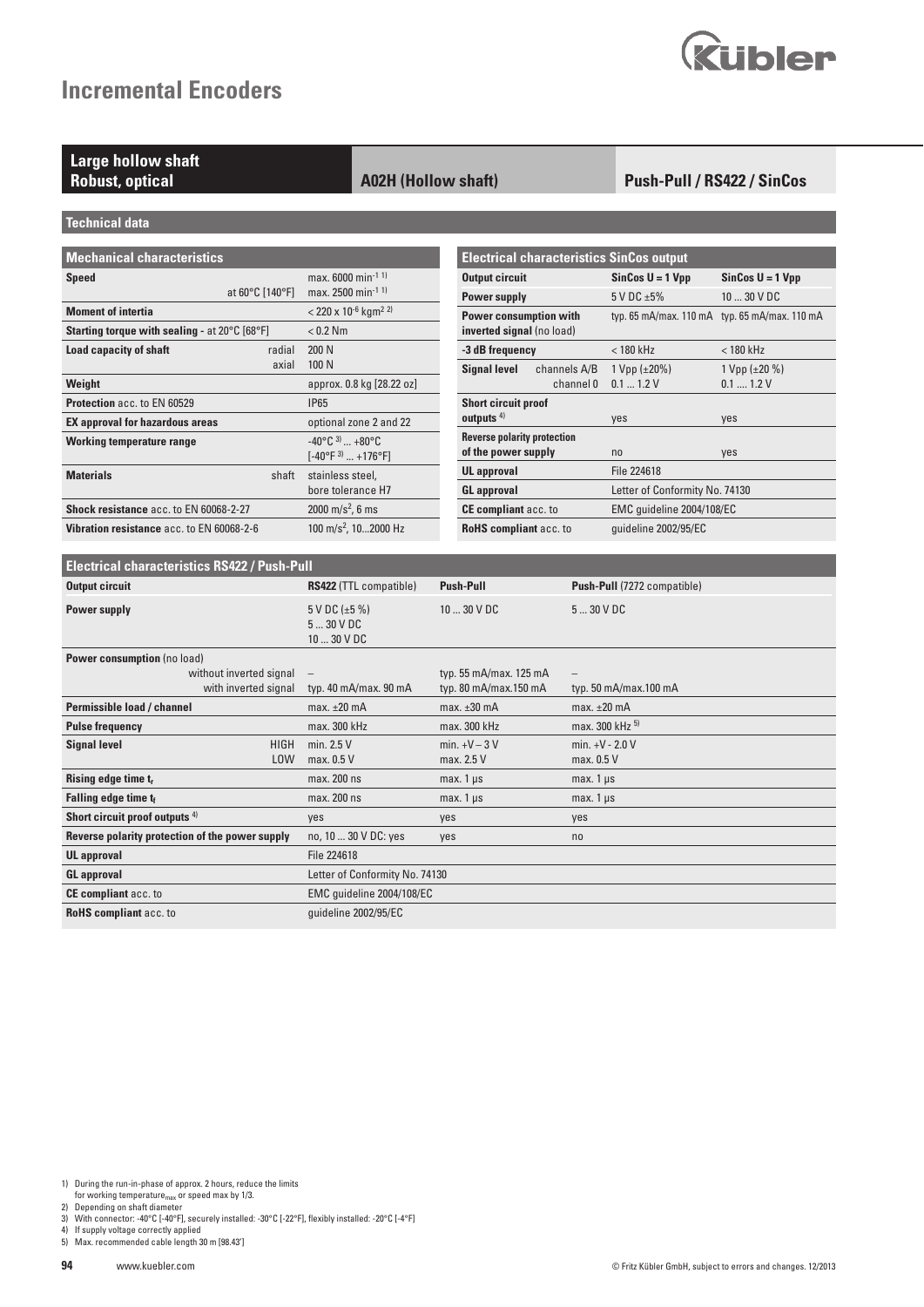| Kübler |  |
|--------|--|

| Large hollow shaft<br><b>Robust, optical</b> | <b>A02H (Hollow shaft)</b> | <b>Push-Pull / RS422 / SinCos</b> |
|----------------------------------------------|----------------------------|-----------------------------------|
| Terminal assignment                          |                            |                                   |

#### **Terminal assignment**

| Output circuit | Type of connection |                       | Cable (isolate unused wires individually before initial start-up) |                |                |           |                |                |              |                         |              |                 |                 |
|----------------|--------------------|-----------------------|-------------------------------------------------------------------|----------------|----------------|-----------|----------------|----------------|--------------|-------------------------|--------------|-----------------|-----------------|
| $1 \dots D$    |                    | Signal:               | 0 <sub>V</sub>                                                    | $+V$           | 0 Vsens        | $+V$ sens | $\overline{A}$ | $\overline{A}$ | <sub>B</sub> | $\overline{\mathsf{B}}$ | $\mathbf{0}$ | $\overline{0}$  | $\pm$           |
|                | Cable colour:      | WH                    | <b>BN</b>                                                         | GY PK          | <b>RD BU</b>   | GN        | YE             | GY             | PK           | <b>BU</b>               | <b>RD</b>    | shield          |                 |
|                |                    |                       |                                                                   |                |                |           |                |                |              |                         |              |                 |                 |
| Output circuit | Type of connection | M23 connector, 12-pin |                                                                   |                |                |           |                |                |              |                         |              |                 |                 |
| $1 \dots D$    | $\overline{2}$     | Signal:               | 0 <sup>V</sup>                                                    | $+V$           | 0 Vsens        | $+V$ sens | A              | $\overline{A}$ | B            | $\overline{B}$          | $\mathbf{0}$ | $\overline{0}$  | $\pm$           |
|                | Pin:               | 10                    | 12                                                                | 11             | $\overline{2}$ | 5         | 6              | 8              |              | 3                       | 4            | PH <sup>1</sup> |                 |
|                |                    |                       |                                                                   |                |                |           |                |                |              |                         |              |                 |                 |
| Output circuit | Type of connection | M12 connector, 8-pin  |                                                                   |                |                |           |                |                |              |                         |              |                 |                 |
|                | E<br>$1 \dots D$   | Signal:               | 0 <sup>V</sup>                                                    | $+V$           | 0 Vsens        | $+V$ sens | A              | $\overline{A}$ | B            | $\overline{B}$          | $\mathbf{0}$ | $\overline{0}$  | ÷               |
|                |                    | Pin:                  |                                                                   | $\overline{2}$ |                |           | 3              | 4              | 5            | 6                       |              | 8               | PH <sup>1</sup> |
|                |                    |                       |                                                                   |                |                |           |                |                |              |                         |              |                 |                 |
| Output circuit | Type of connection | MIL connector, 10-pin |                                                                   |                |                |           |                |                |              |                         |              |                 |                 |
| $1 \dots D$    | D                  | Signal:               | 0 <sup>V</sup>                                                    | $+V$           | 0 Vsens        | $+V$ sens | $\overline{A}$ | $\overline{A}$ | <sub>B</sub> | $\overline{B}$          | $\mathbf{0}$ | $\overline{0}$  | ÷               |
|                |                    | Pin:                  | F                                                                 | D              |                |           | A              | G              | B            | н                       | $\sim$<br>U  |                 | J               |

+V: Encoder power supply +V DC

Encoder power supply ground GND (0 V)

0 Vsens / +Vsens: Using the sensor outputs of the encoder, the voltage

present can be measured and if necessary increased

Incremental output channel A

accordingly.<br>
A,  $\overline{A}$ : <br>
B,  $\overline{B}$ : <br>
accordingly.<br>
Incremental

 $B, \overline{B}$ : Incremental output channel B<br>0,  $\overline{0}$ : Reference signal

 $0, \overline{0}$ : Reference signal<br>PH  $\pm$ : Plug connector he Plug connector housing (Shield)

#### **Top view of mating side, male contact base**







M12 connector, 8-pin M23 connector, 12-pin MIL connector, 10-pin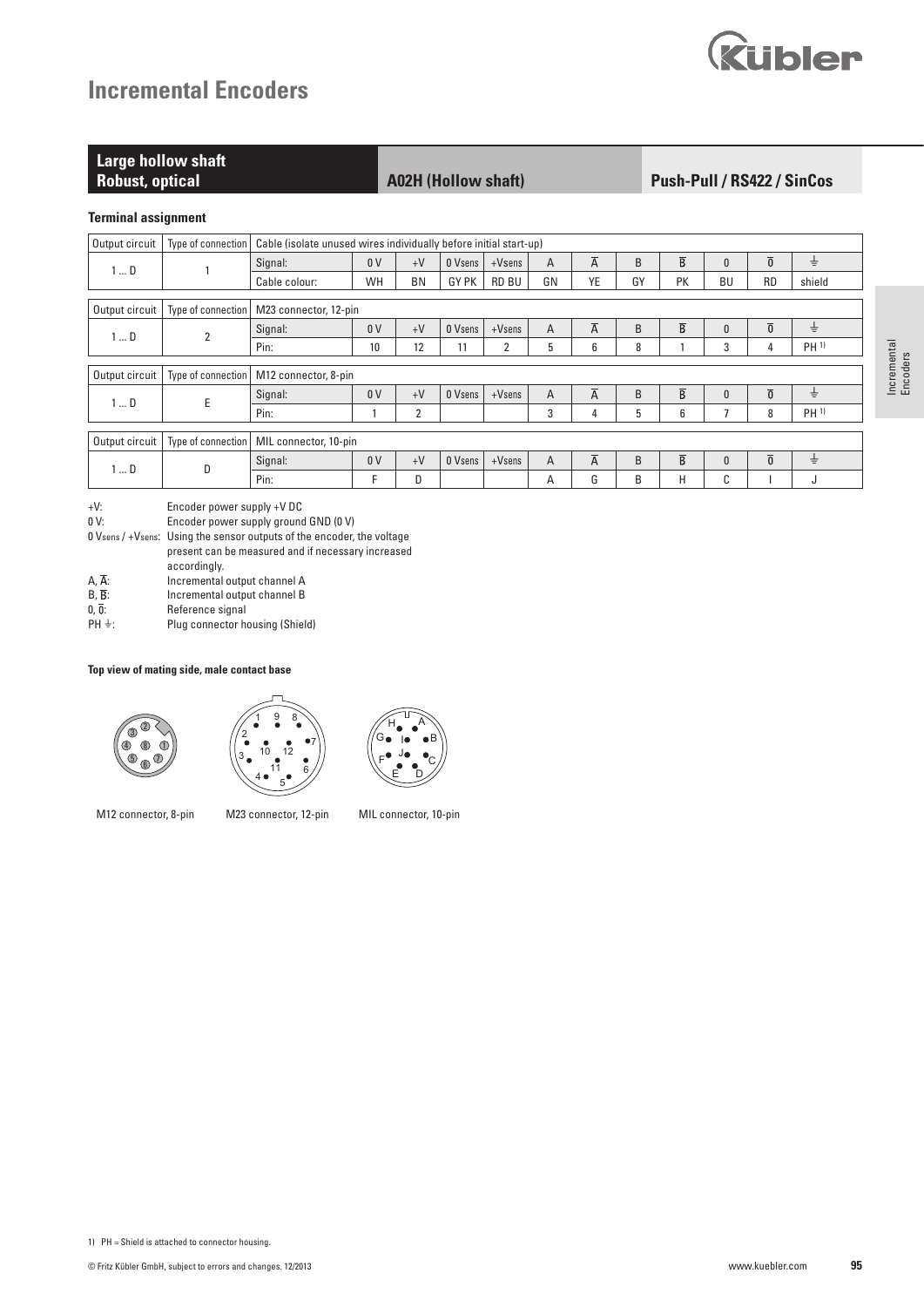



### **Flange type 2 and 3**

- 1 Spring element short (flange type 2)
- 2 Spring element long (flange type 3)
- 3 Recommended torque for the clamping ring flange type 2: 1.0 Nm flange type 3: 2.0 Nm
- **B** Cable version





#### 3 2 1 **Mounting using the spring element - short**

When mounting the encoder, ensure that dim. L is larger than the maximum axial play of the drive in the direction of the arrow. Danger of mechanical seizure!

#### 1 Flange

2 Spring element - short 3 Cylindrical pin



L

3 2 1 3 2 1 **Mounting using the spring element - long** Cylindrical pin fed through the bore of the spring



2 Spring element - long 3 Cylindrical pin

1 Flange